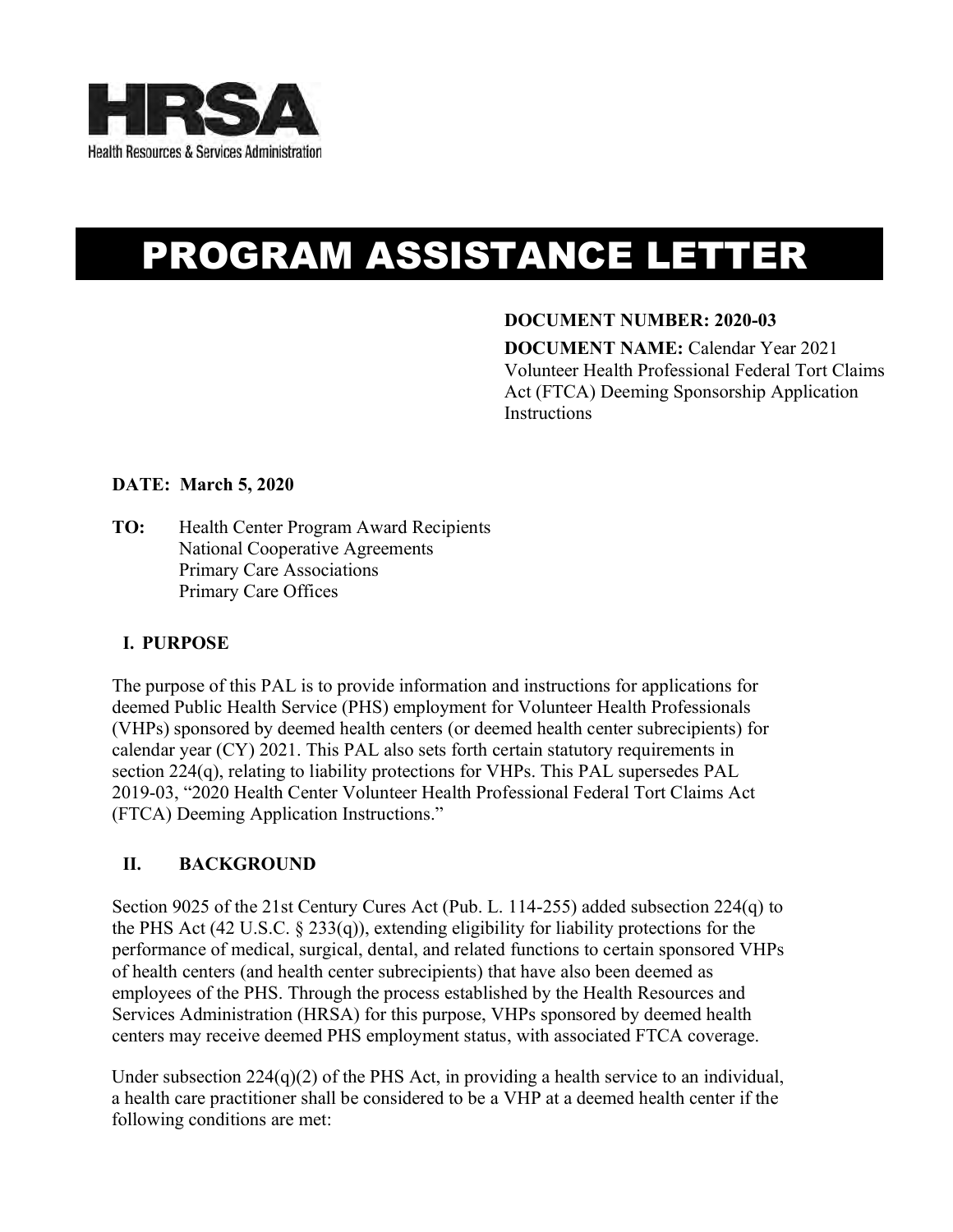- 1) The service is provided to patients at the sponsoring deemed health center facilities or through offsite programs or events carried out by the sponsoring health center;
- 2) The deemed entity is sponsoring the health care practitioner (as described in section  $224(q)(3)(e)$ ;
- 3) The health care practitioner does not receive any compensation for the service from the patient, the sponsoring health center, or any third-party payer (including reimbursement under any insurance policy, health plan, or federal or state health benefits program).<sup>1</sup> However, the health care practitioner may receive repayment from the sponsoring health center for reasonable expenses incurred in providing the service to the patient;<sup>2</sup>
- 4) Before the service is provided, the health care practitioner or the deemed entity posts a clear and conspicuous notice at the site where the service is provided of the extent to which the legal liability of the health care practitioner is limited pursuant to subsection  $224(q)$ ;<sup>3</sup>
- 5) At the time service is provided, the VHP is licensed or certified in accordance with applicable federal and state laws regarding the provision of the service; $4$  and
- 6) The sponsoring health center also must maintain relevant documentation to show that the VHP meets the requirements to be considered a volunteer health professional for purposes of FTCA coverage under section 224(q).<sup>5</sup>

Deemed PHS employee status provides the covered individual with immunity from lawsuits and related civil actions resulting from the performance of medical, surgical, dental, and related functions that are determined or certified to be within the scope of their deemed employment. FTCA scope of employment determinations are fact-specific, made by the Department of Justice and the federal district courts for matters in litigation and by Departmental claims officials for administrative tort claims, and, among other items, generally take into account such matters as the scope of project of the health center and the scope of the provider's work on behalf of the health center. For further information regarding the Health Center FTCA Program, see the Health Center FTCA Program website [\(https://bphc.hrsa.gov/ftca/\)](https://bphc.hrsa.gov/ftca/).

## **III. DISCUSSION**

Health centers must submit to HRSA an annual deeming sponsorship application on behalf of their individually named VHPs. Each deeming sponsorship application for an individual VHP

<sup>1</sup> This limitation on receipt of compensation applies only to the volunteer health care practitioner and not to the health center. For more information on how health centers demonstrate compliance with Health Center Program billing and collections requirements, see [Health Center Program Compliance Manual, Chapter 16, Billing and](https://bphc.hrsa.gov/programrequirements/compliancemanual/chapter-16.html#titletop) Collections.

<sup>3</sup> While not required, health centers utilizing VHPs, in addition to meeting the statutory requirement of ensuring the posting of a clear and conspicuous notice of their limited liability at the site where the service is provided, may wish to provide written notice and obtain a signed acknowledgment from patients of their limited liability under this provision. A sample Patient Acknowledgement of Notice of Limited Liability for FTCA Deemed Health Centers form can be located [here.](https://bphc.hrsa.gov/sites/default/files/bphc/ftca/pdf/vhp-sample-limited-liability-notice.pdf)

<sup>&</sup>lt;sup>2</sup> The sponsoring health center may reimburse the VHP for reasonable expenses incurred by the volunteer in providing services on behalf of the health center. Examples of permissible reasonable expenses include travel expenditures to or from the site of services, gas, rental car, public transportation, and lodging costs. Health centers may also reimburse for the costs of equipment or supplies necessary to facilitate services to health center patients (e.g., lab coat, gloves, surgical masks).

<sup>&</sup>lt;sup>4</sup> VHPs must be licensed or certified, as required by section 224(q)(2) of the PHS Act, and appropriately credentialed and privileged in accordance with the [Health Center Program Compliance Manual, Chapter 5, Clinical](https://bphc.hrsa.gov/programrequirements/compliancemanual/chapter-5.html#titletop) Staffing.

<sup>&</sup>lt;sup>5</sup> Relevant documentation that must be maintained by the deemed sponsoring health center includes documentation of the VHP's status at the health center, to include: (1) documentation of the VHP's licensing and/or certification; and (2) a written, signed agreement that clearly states that the health professional is a volunteer of the health center and outlines the terms and conditions of the services that the volunteer will provide (which reflects the requirements of section 224(q)). A sample Volunteer Agreement form can be located [here.](https://bphc.hrsa.gov/sites/default/files/bphc/ftca/pdf/vhp-sample-volunteer-agreement.pdf)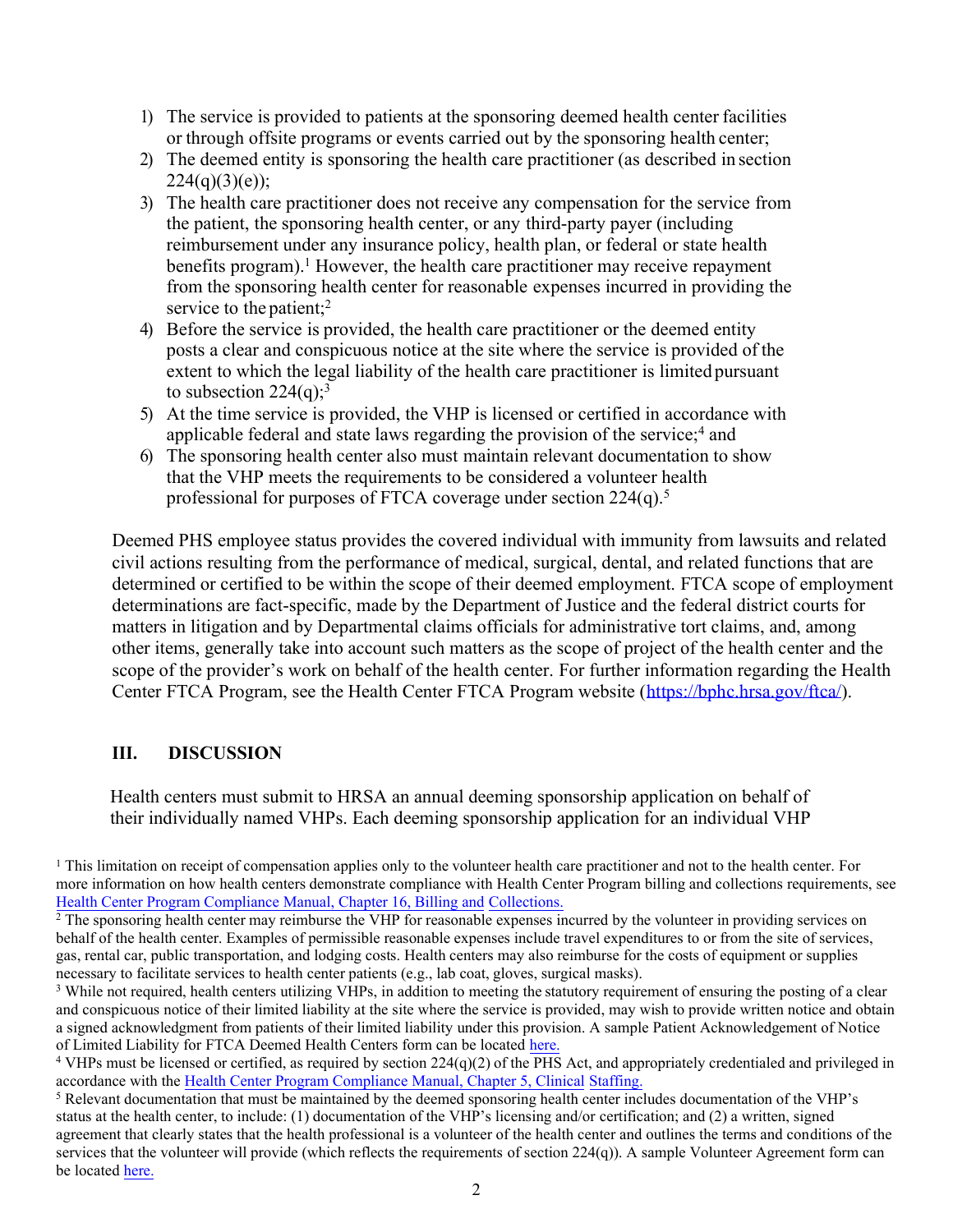submitted by the health center must be approved by HRSA in order for coverage to become effective for the time period specified in the Notice of Deeming Action (NDA). **Health center VHPs do not receive deemed PHS employee status automatically, nor do they receive it derivatively, through the deeming of the health center, due to distinct statutory requirements applicable to health center VHPs, as contrasted with the requirements applicable to "covered individuals" who are not health center VHPs.** 

FTCA coverage applies during the effective period of the deeming determination. The deeming determination may be made only after an FTCA deeming application submitted by the sponsoring health center on behalf of the VHP is approved by HRSA.<sup>6</sup>

Please note that section 224(q) contains language that is specific to VHPs, rather than including VHPs in the listing of other covered individuals of a deemed health center. As an example, section  $224(q)(2)$  (emphasis added) reads:

2) In providing a health service to an individual, a health care practitioner shall for purposes of this subsection be considered to be a health professional volunteer at an entity described in subsection  $(g)(4)$  if the following conditions are met:

## (A) *The service is provided to the individual at the facilities of an entity described in subsection (g)(4), or through offsite programs or events carried out by the entity.*

Section 224(q)(2)(A) makes FTCA coverage available to eligible VHPs for services "at the facilities of" a deemed entity "or through offsite programs and events carried out by the entity." Activities, including the provision of services, that are beyond the scope of the statutory description are not eligible for FTCA coverage. Health centers should carefully review the language of section 224(q) in determining how they intend to utilize volunteer services and their potential need for private malpractice insurance for activities beyond the scope of the statutory description.

# **IV. VOLUNTEER HEALTH PROFESSIONAL FTCA PROGRAM DEEMING SPONSORSHIP APPLICATION REQUIREMENTS**

Every calendar year, sponsoring deemed health centers that wish to apply for deemed PHS employee status for volunteer health care practitioners who provide services at their health center and/or through offsite programs or events carried out by the entity must submit an application for deeming on behalf of their individually named VHPs to HRSA through the Electronic Handbooks (EHBs) system. The VHP deeming sponsorship application may be submitted simultaneously with the health center entity's initial deeming and/or redeeming application. The sponsoring deemed health center also may apply for deemed status for each new, individually named volunteer health care practitioner by submitting VHP supplemental deeming sponsorship applications throughout the year, as appropriate.

If a health center wishes to sponsor a VHP whose deemed status was previously approved in CY 2019 or CY 2020 (prior to the opening of the CY 2021 deeming application process), those individually-named VHPs must be included in the health center's CY 2021 VHP redeeming application. The EHBs will automatically indicate and prepopulate the names of these individuals, but the health center should confirm that the names and other requested information of the

6 All services provided by volunteers must be consistent with section 224(q) and within the health center's approved scope of project.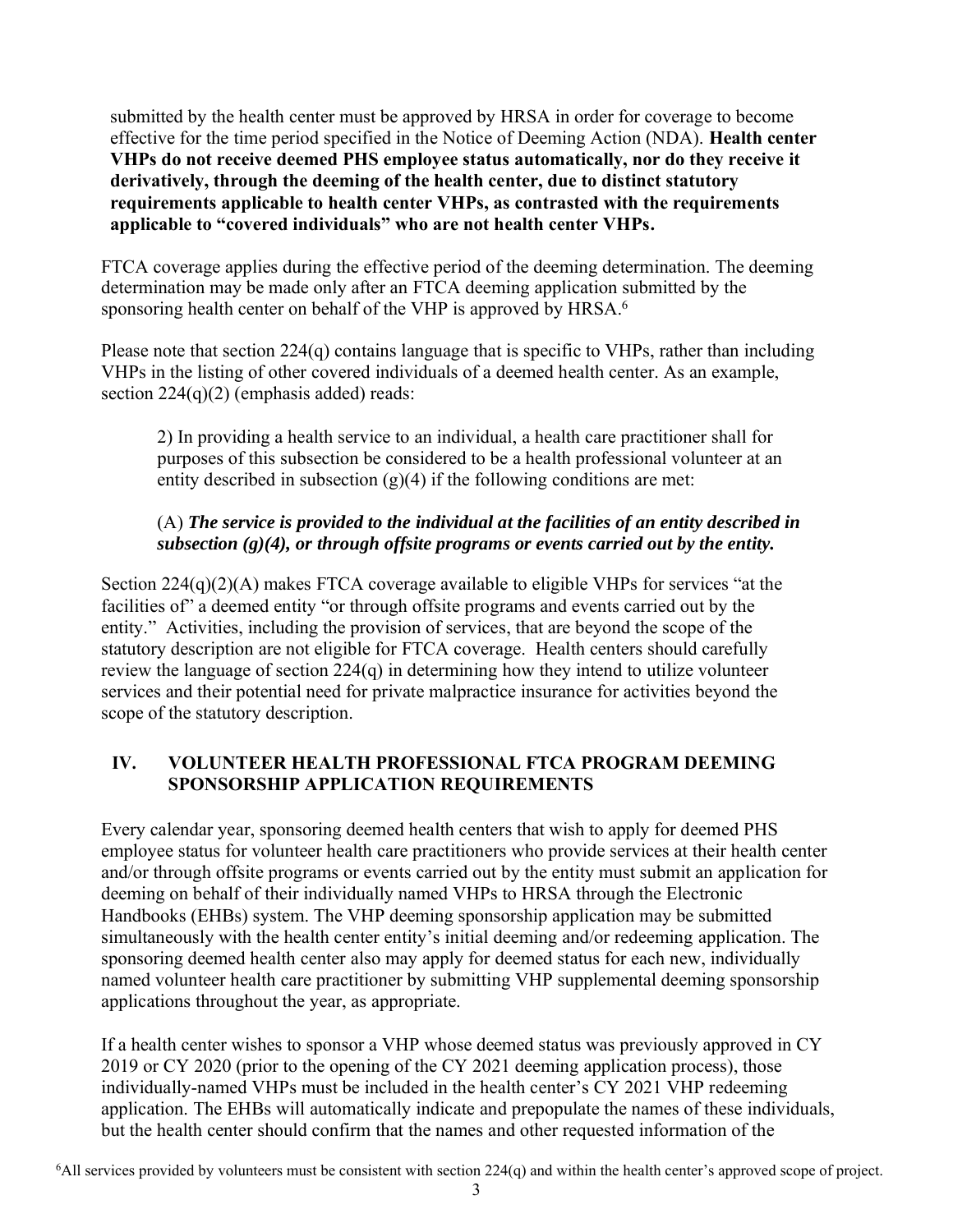individual VHPs for whom deeming is sought are accurately reflected on that list.

Please note that, because subrecipients are eligible for deeming based on their receipt of funding from the award recipient to carry out a portion of the grant-supported project, only the award recipient (the entity named on the Notice of Award) can transmit a request to HRSA for deeming of subrecipient VHPs, with resultant FTCA coverage, through HRSA's Electronic Handbooks (EHBs). Health centers requesting FTCA coverage on behalf of a subrecipient's VHPs must submit a deeming sponsorship application on behalf of each individually named volunteer health practitioner on the subrecipient's behalf. Subrecipient VHP deeming applications are subject to the same requirements as those applicable to award recipients.

VHP deeming sponsorship application forms require:

- 1) Contact information for the sponsoring health center;
- 2) A list of the names and required information for all VHPs the sponsoring deemed health center is submitting for deemed status [Note: The sponsoring health center must not include individuals who are not VHPs, such as employees, contractors, governing board members and officers, on this list.];
- 3) Contact information for all VHPs whom the health center is sponsoring for deemed employment status – including name, mailing address, email address, and phone number for each individual;<sup>7</sup>
- 4) Evidence that each VHP presented for approval is currently licensed or certified and has been credentialed and privileged by the sponsoring health center, including the specific dates such actions were taken;
- 5) Description of any and all (1) state board disciplinary actions and (2) filed state or federal court (including any FTCA) malpractice claims against the sponsored eligible individuals within ten (10) years prior to the submission of the FTCA VHP deeming application (including pending claims);
- 6) Assurance that the health center will ensure that all individuals for whom deeming is sought will continue to meet the statutory eligibility criteria throughout the period of the calendar year deeming period;
- 7) Assurance that the health center has maintained its credentialing, privileging, and risk management systems in compliance with applicable Health Center Program requirements (including a description of any planned changes to the existing systems and explanation of how compliance will be maintained);
- 8) A description of the practice area and work that the individual will be performing for the sponsoring health center; and
- 9) Electronic signature by the Executive Director/Chief Executive Officer of the sponsoring health center affirming that all statements and assertions made on the deeming application are true under penalty of perjury.

# **V. NOTICE OF DEEMING ACTION**

When HRSA approves a VHP deeming sponsorship application or VHP supplemental deeming sponsorship application(s) submitted throughout the calendar year, HRSA will issue a Notice of Deeming Action (NDA) listing each individually deemed VHP. The NDA is effective only for the dates specified in the NDA. If an individual's name appears on a VHP NDA as disapproved

<sup>7</sup> Addresses and phone numbers provided for individuals must be personal mailing addresses that are different from that of the sponsoring health center.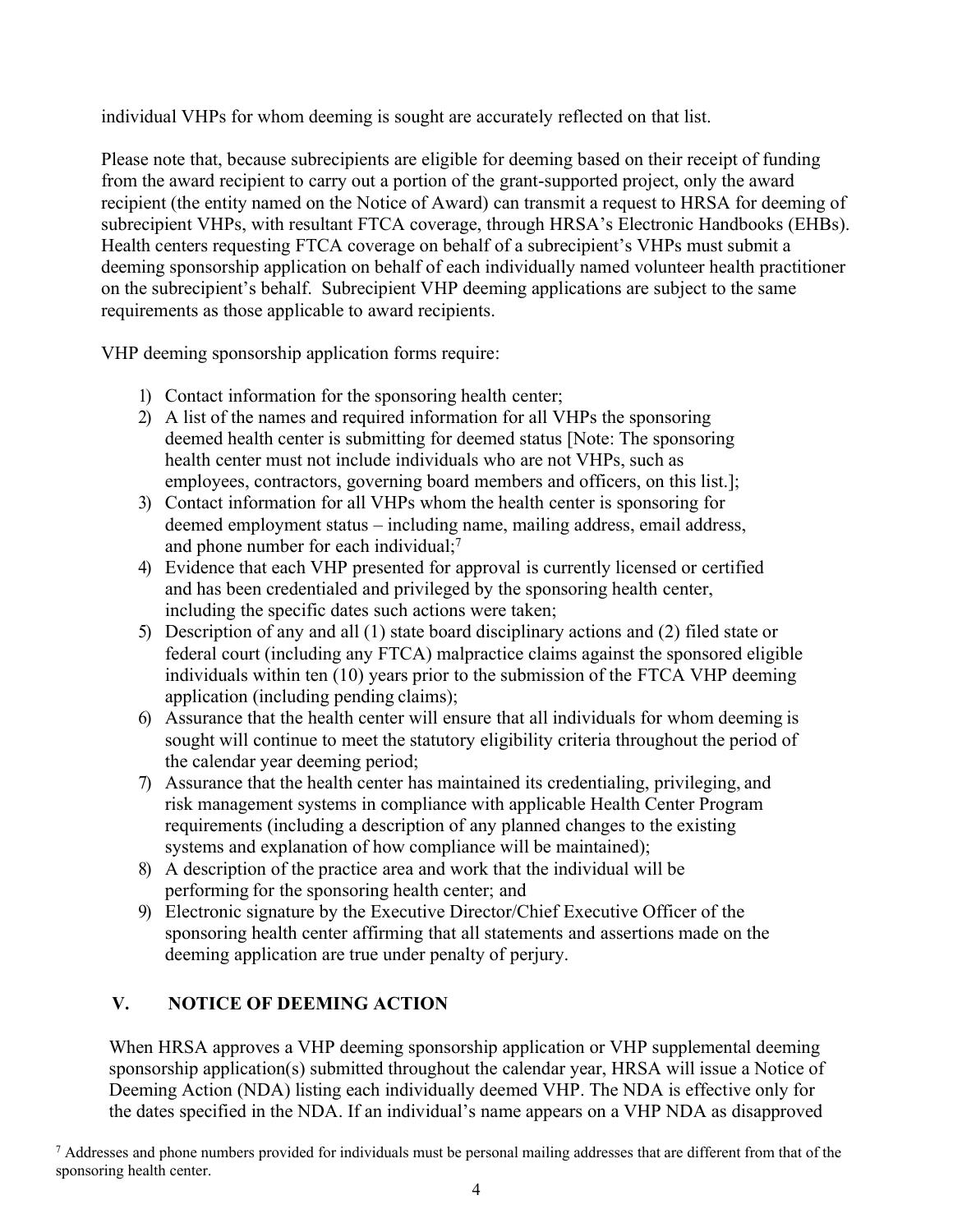or is not listed on the NDA, **that individual has not been approved by HRSA for deeming, and FTCA protections will not apply**. If a deeming sponsorship application is not approved, HRSA will notify the health center and provide an explanation of the reasons for disapproval.

# **VI. CONTACT INFORMATION**

For programmatic support regarding the FTCA Program, application requirements, and technical/EHBs support, please contact:

Health Center Program Support Phone: 1-877-464-4772, Option 1 Web form: [https://bphccommunications.secure.force.com/ContactBPHC/BPHC\\_Contact\\_Form](https://bphccommunications.secure.force.com/ContactBPHC/BPHC_Contact_Form)  8:00 a.m. to 5:30 p.m. ET, Monday through Friday (except Federal holidays)

/James Macrae/

James Macrae Associate Administrator Bureau of Primary Health Care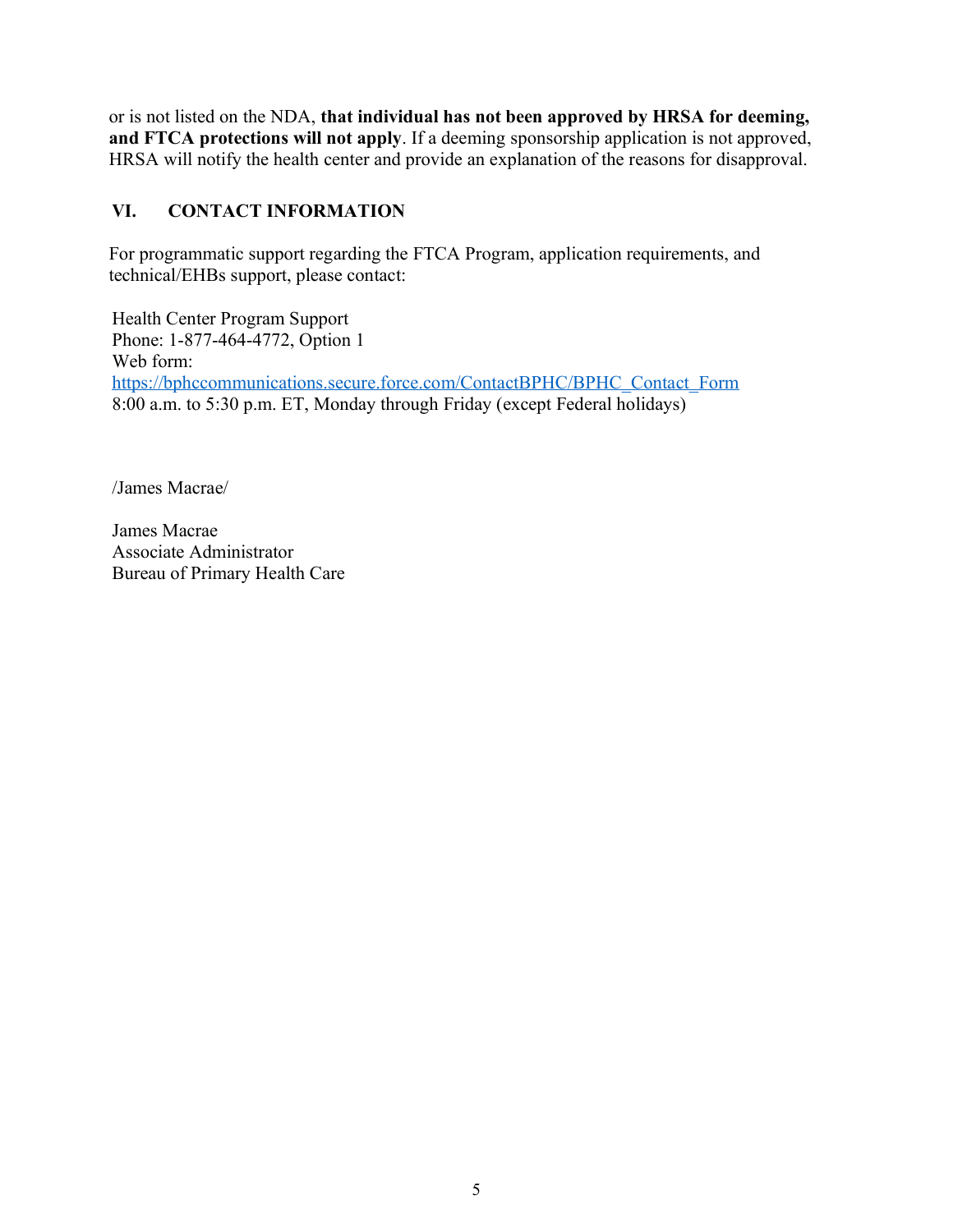## **Application for Deemed Health Center Program Award Recipients to Sponsor Volunteer Health Professionals (VHPs) for Deemed PHS Employee Status under the Federal Tort Claims Act**

**(This application is illustrative and the actual application may appear differently in HRSA's Electronic Handbooks (EHBs) System)** 

| <b>Department of Health and Human Services</b><br><b>Health Resources and Services Administration</b>                          |                                       |                        |
|--------------------------------------------------------------------------------------------------------------------------------|---------------------------------------|------------------------|
| OMB#                                                                                                                           | <b>Award Recipient</b><br><b>Name</b> | Grant<br><b>Number</b> |
| <b>Contact Information</b>                                                                                                     |                                       |                        |
| CONTACT INFORMATION (Include a title (Ms., Mrs., Mr., Dr., etc.) before the name) All<br>fields marked with an * are required. |                                       |                        |
| <b>EXECUTIVE DIRECTOR (Must</b>                                                                                                |                                       |                        |
| electronically sign and certify the volunteer health                                                                           |                                       |                        |
| professional sponsorship application prior to                                                                                  |                                       |                        |
| submission)                                                                                                                    |                                       |                        |
| * Name:<br>* Email:                                                                                                            |                                       |                        |
| * Direct Phone:                                                                                                                |                                       |                        |
| <b>Fax:</b>                                                                                                                    |                                       |                        |

**Section I. Sponsoring Health Center Acknowledgments of Deemed Status Requirements** 

**1. The sponsoring health center acknowledges its understanding that, under section 224(q)(3)(B) of the Public Health Service (PHS) Act, only a health center entity receiving funds under section 330 of the PHS Act (the Health Center Program) and deemed as a PHS employee under the Federally Supported Health Centers Assistance Acts (FSHCAA) of 1992 (Pub. L. 102-501) and 1995 (Pub. L. 104-73), as amended, may sponsor a volunteer health professional (VHP) to become a deemed PHS employee under section 224(q) of the PHS Act.** 

**[ ] Yes[ ] No** 

**2. The sponsoring health center also acknowledges its understanding that, if its entity FTCA deeming or redeeming application for the applicable calendar year is denied or otherwise disapproved, none of its sponsored volunteers will be eligible for FTCA coverage as deemed PHS employees under section 224(q) of the PHS Act.** 

**[ ] Yes[ ] No**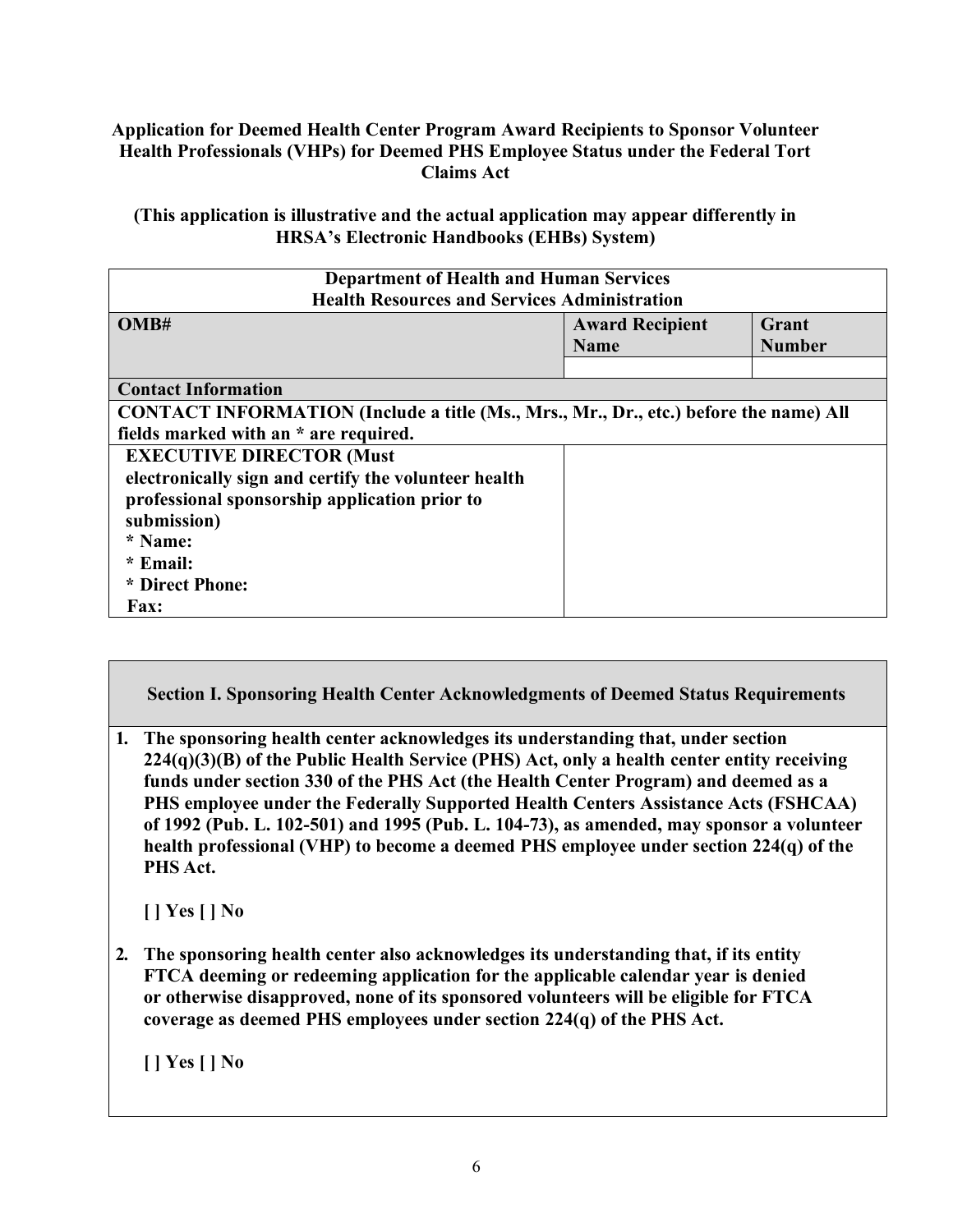**Section I. Sponsoring Health Center Acknowledgments of Deemed Status Requirements** 

**3. Further, the health center acknowledges its understanding that, by signing this VHP application, the materials submitted as part of its initial entity FTCA deeming or redeeming application and the entity's Notice of Deeming Action will be utilized by HRSA in determining that the entity is eligible to sponsor health center volunteers for deemed PHS employee status.** 

**[ ] Yes[ ] No** 

**Additional Questions:** 

**1. Since the approval of the sponsoring health center's most recently submitted and approved FTCA deeming or redeeming application, have any changes been made to the health center's risk management and/or claims management processes?** 

**[ ] Yes[ ] No** 

**If Yes, describe these changes and attach supporting documentation, if applicable.** 

**>> Comment Box [7,000 Characters] >> Attachment Section (Optional)** 

**2. Are there any conditions on the health center's program award in the areas of credentialing and privileging and quality improvement/quality assurance?** 

**(Note that unresolved Health Center Program funding conditions in the areas of credentialing and privileging and/or QI/QA may demonstrate noncompliance with FTCA Program requirements and may result in disapproval of deemed status for the VHP(s) listed in this application. Also note that HRSA may independently verify this information through review of agency records.)** 

**[ ] Yes[ ] No** 

**If Yes, explain.** 

**>> Comment Box [2,000 Characters]**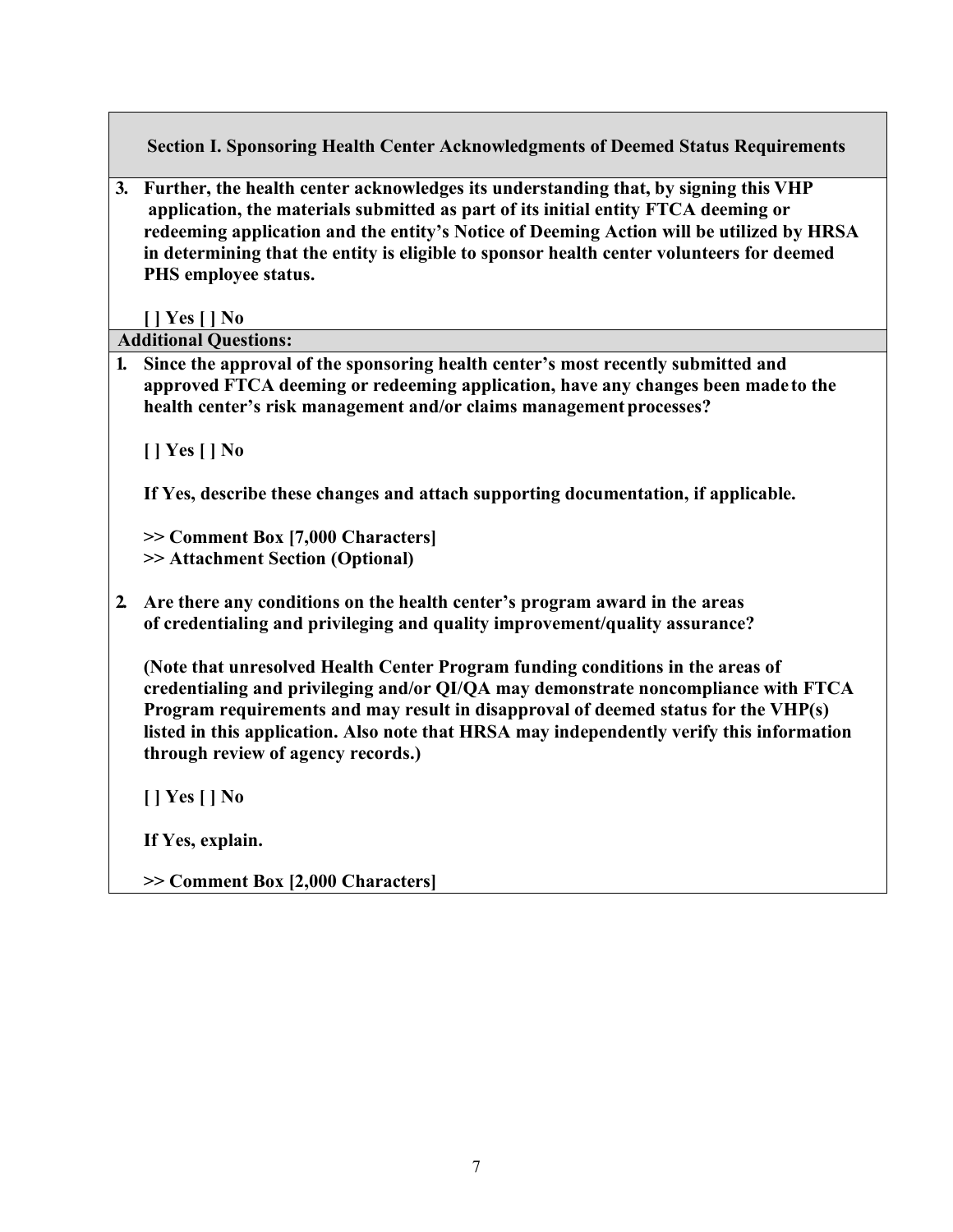**Section II. Volunteer Health Professional: Acknowledgment of Required Performance Conditions** 

**(Responses Required)** 

**For each of the individual VHP listed in Section III below, the sponsoring health center acknowledges its understanding that, for a volunteer to be considered a VHP, the following requirements must be met:** 

**1. The services provided by the VHP occur at the sponsoring deemed health center's facilities (i.e., at its approved service sites) or through offsite programs or events carried out by the sponsoring deemed health center (section 224(q)(2)(A)).** 

[ ] Yes

**2. The VHP does not receive any compensation for the service from the individual, the sponsoring health center, or any third-party payer (including reimbursement under any insurance policy, health plan, or federal or state health benefits program); except that the VHP may receive repayment from the sponsoring health center for reasonable expenses incurred by the VHP in the provision of the service to the individual, which may include travel expenses to or from the site of services (section 224(q)(2)(C)).** 

[ ] Yes

**3. Before the service is provided, the VHP or the sponsoring deemed health center posts a clear and conspicuous notice at the site where the service is provided of the extent to which the legal liability of the health care practitioner is limited pursuant to the Public Health Service Act (section 224(q)(2)(D)).** 

[ ] Yes

**4. At the time the service(s) is provided, the VHP(s) is licensed or certified in accordance with applicable federal and state laws regarding the provision of the service(s) (section 224(q)(2)(E)).**  [ ] Yes

**5. The sponsoring health center maintains all relevant documentation certifying that the**  volunteer meets the requirements to be considered a VHP (section  $224(q)(2)(F)$ ).

[ ] Yes

**The sponsoring health center acknowledges its understanding that for each VHP the following is required:** 

**6. Before the service is provided, the sponsoring health center must credential and privilege the VHP(s) in accordance with all current Health Center Program and FTCA Program credentialing and privileging requirements and maintain this information in a file for each VHP (section 224(q)(3)).** 

[ ] Yes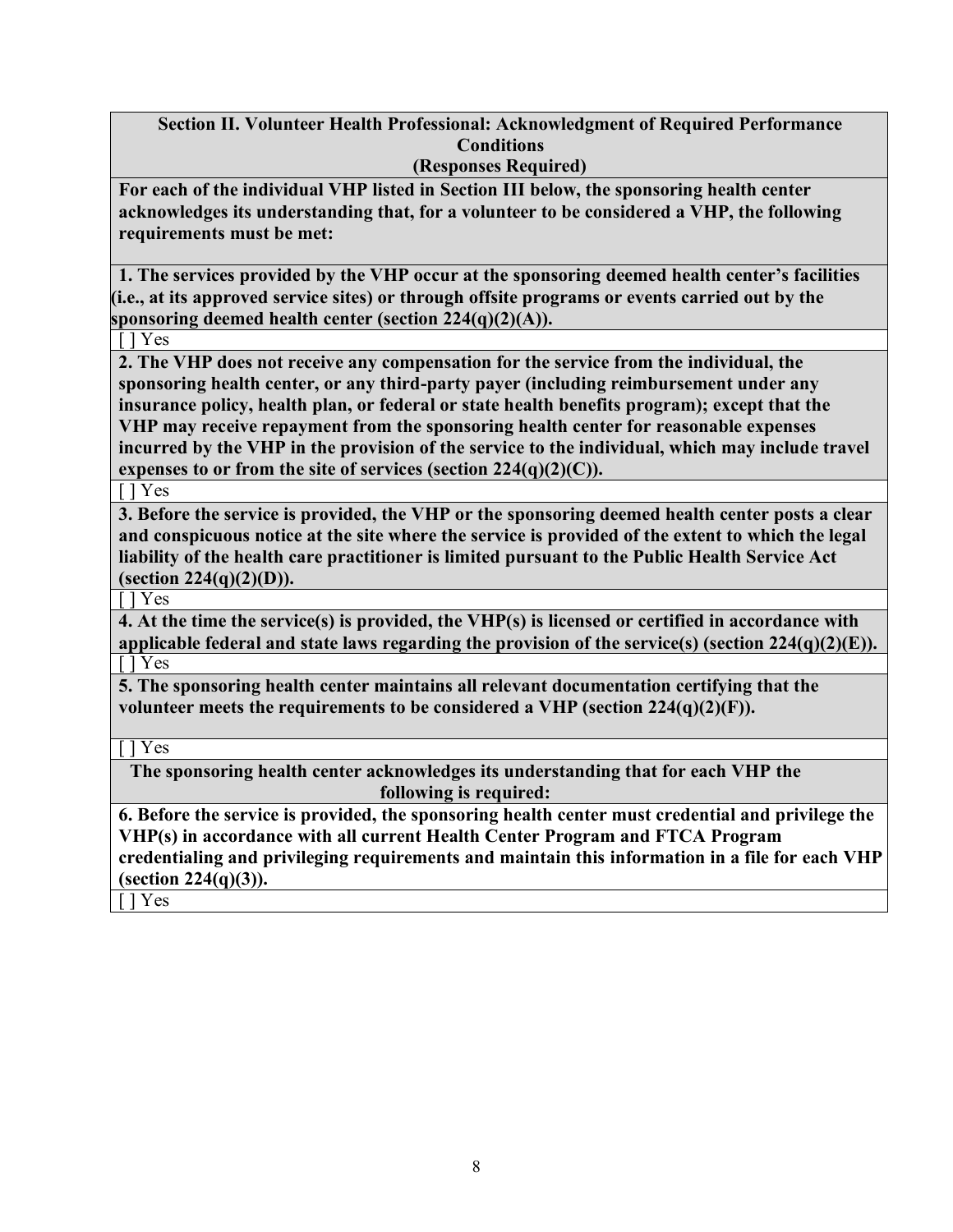## **Section III. Volunteers Sponsored for Deeming**

**For each Volunteer Health Professional sponsored for deeming, provide the following information.** 

**(Note 1: Do NOT include on this listing individuals who are not volunteer health professionals, such as employees, contractors, governing board members and officers.)** 

**(Note 2: Do NOT include on this listing individuals who are trainees (i.e., students, interns, or residents) conducting duties as part of a residency program. These individuals are not eligible for deemed PHS employment through the VHP Program.)** 

| <b>Add Individual Details*</b>                              |  |
|-------------------------------------------------------------|--|
| Prefix:                                                     |  |
| First Name:<br>$\bullet$                                    |  |
| Middle Name:                                                |  |
| Last Name:<br>$\bullet$                                     |  |
| Professional Designation (e.g., MD, RN, etc.):<br>$\bullet$ |  |
| <b>Contact Information</b>                                  |  |
| Work Email Address:                                         |  |
| Work Phone Number:                                          |  |
| Work Fax Number:                                            |  |
| <b>Work Mailing Address:</b>                                |  |
| Personal Email Address:                                     |  |
| Personal Phone Number:                                      |  |
| Personal Fax Number (if any):                               |  |
| Personal Mailing Address:<br>$\bullet$                      |  |
| <b>Roles and Specialty</b>                                  |  |
| Role(s) in Health Center:                                   |  |
| Specialty:                                                  |  |
| Others:                                                     |  |
| [Upload a signed volunteer agreement for each               |  |
| individually named volunteer that clearly states that       |  |
| the sponsored health professional is a volunteer of the     |  |
| health center, outlines the terms and conditions of the     |  |
| services that the volunteer will provide, acknowledges      |  |
| that the health professional will not receive any           |  |
| compensation including reimbursement from any third         |  |
| party payor, and documents each off-site program or         |  |
| event where the health professional will provide            |  |
| services.                                                   |  |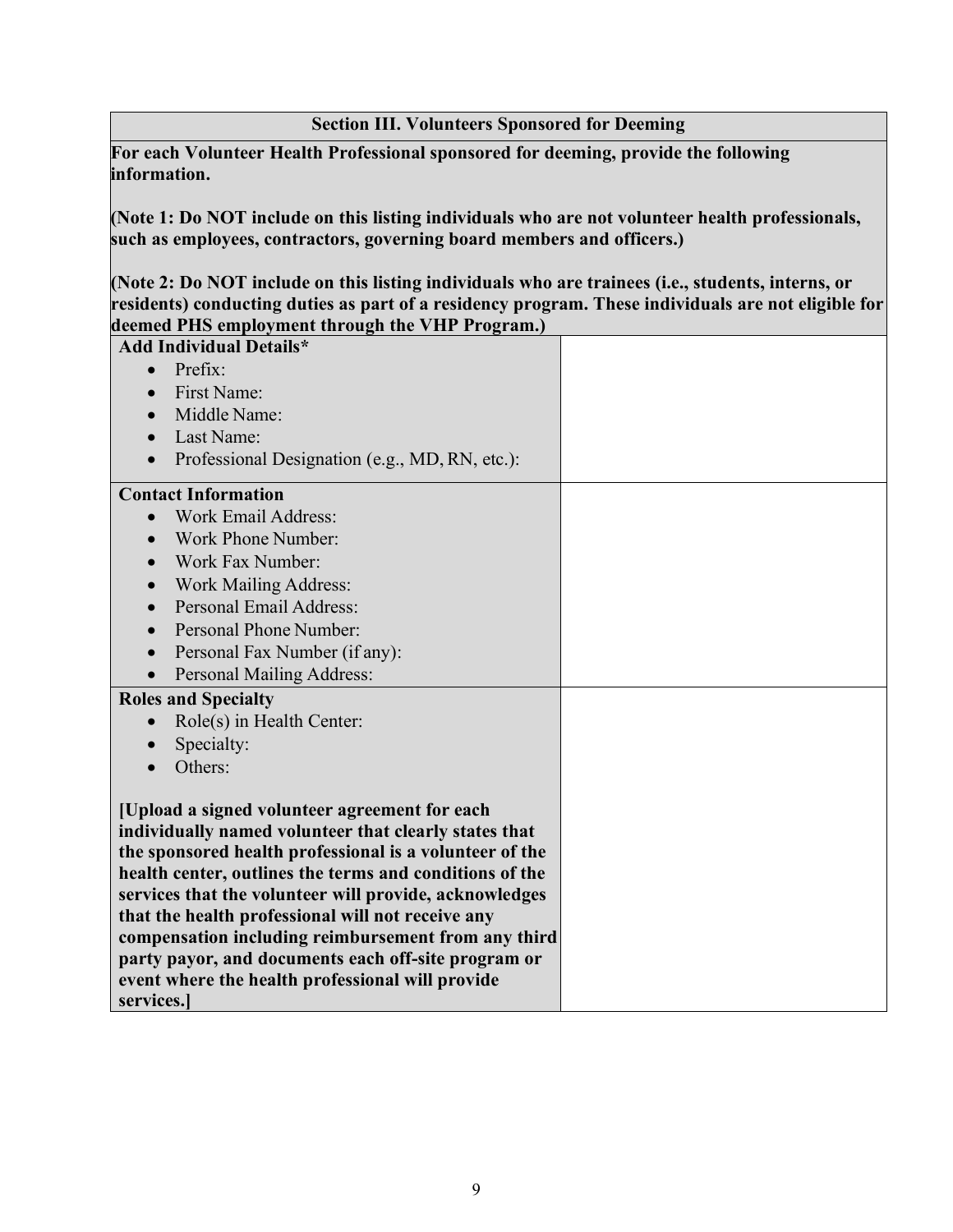| <b>Section III. Volunteers Sponsored for Deeming</b>          |  |  |
|---------------------------------------------------------------|--|--|
| <b>Credentialing and Privileging</b>                          |  |  |
| Date of Last Credentialing:                                   |  |  |
| Date of Last Privileging:                                     |  |  |
|                                                               |  |  |
| (Each sponsored VHP must be credentialed and                  |  |  |
| privileged by the health center in accordance with the        |  |  |
| Health Center Program Compliance Manual, Chapter 5.)          |  |  |
|                                                               |  |  |
| <b>Licensure and/or Certification</b>                         |  |  |
|                                                               |  |  |
| Each sponsored VHP is required to be licensed or              |  |  |
| certified in accordance with applicable Federal and           |  |  |
| State laws to perform the services that are requested.        |  |  |
| [Note: If the answer is No, this volunteer is not eligible    |  |  |
| for coverage under the Health Center Volunteer Health         |  |  |
| Professional Program, and should not be included in this      |  |  |
|                                                               |  |  |
| application.]                                                 |  |  |
|                                                               |  |  |
| $[$ ] Yes $[$ ] No                                            |  |  |
|                                                               |  |  |
| [Upload primary source verification of current                |  |  |
| licensure and/or certification. (upload attachment)]          |  |  |
| <b>Medical Malpractice History</b>                            |  |  |
| Does the sponsored VHP have any history of state<br>$\bullet$ |  |  |
| board disciplinary actions and/or state or federal            |  |  |
| court (including any FTCA) malpractice claims                 |  |  |
| within ten $(10)$ years prior to the submission of            |  |  |
| this FTCA volunteer health professional deeming               |  |  |
| application? Include both pending and resolved                |  |  |
| administrative and civil claims.                              |  |  |
|                                                               |  |  |
| $\prod$ Yes<br>$[$   No                                       |  |  |
|                                                               |  |  |
| If yes, provide a list of the claims or actions. For each     |  |  |
| claim or action, include:                                     |  |  |
| Area of practice/specialty<br>$\bullet$                       |  |  |
| Date of occurrence                                            |  |  |
| $\bullet$                                                     |  |  |
| <b>Summary of allegations</b>                                 |  |  |
| <b>Status or outcome of claim or action</b>                   |  |  |
| Summary of how the sponsoring health center                   |  |  |
| and sponsored individual volunteer have/will                  |  |  |
| implement steps to mitigate the risk of such                  |  |  |
| claims or actions in the future (if FTCA-                     |  |  |
| related, only submit a summary if the case is                 |  |  |
| closed. If the case has not been resolved,                    |  |  |
| indicate this and do not include the summary).                |  |  |
| (upload attachment)                                           |  |  |